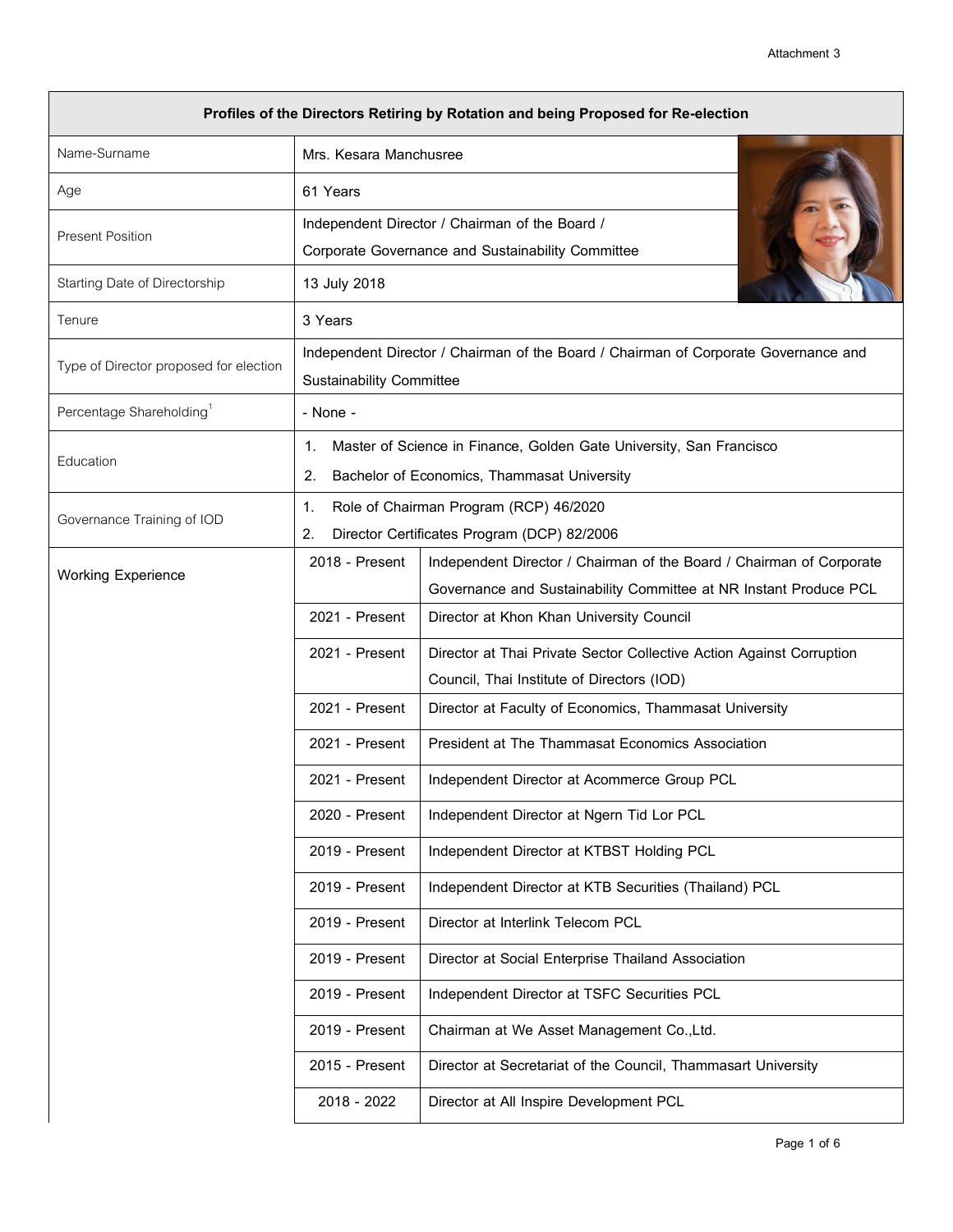| Profiles of the Directors Retiring by Rotation and being Proposed for Re-election                                                         |              |                                                        |     |
|-------------------------------------------------------------------------------------------------------------------------------------------|--------------|--------------------------------------------------------|-----|
|                                                                                                                                           | 2017 - 2018  | Chairman at Live Fin Corp Co., Ltd.                    |     |
|                                                                                                                                           | 2016 - 2018  | Director at Faculty of Economics, Thammasat University |     |
|                                                                                                                                           | 2016 - 2018  | Director at World Federation of Exchange (WFE)         |     |
|                                                                                                                                           | 2015 - 2021  | Director at The Thammasat Economics Association        |     |
|                                                                                                                                           | 2014 - 2017  | President at The Stock Exchange of Thailand            |     |
|                                                                                                                                           | 2014 - 2018  | Chairman at Thailand Securities Depository Co., Ltd.   |     |
|                                                                                                                                           | 2014 - 2018  | Chairman at Thailand Clearing House Co., Ltd.          |     |
|                                                                                                                                           | 2014 - 2018  | Chairman at Settrade.com Co., Ltd                      |     |
|                                                                                                                                           | 2014 - 2018  | Director at Sasin School of Management                 |     |
|                                                                                                                                           | 2014 - 2018  | Director at Thai Institute of Directors                |     |
| Directorship / Executive in other listed                                                                                                  | 2 Companies  |                                                        |     |
| company                                                                                                                                   |              |                                                        |     |
| Directorship / Executive in other non-                                                                                                    | 11 Companies |                                                        |     |
| listed company                                                                                                                            |              |                                                        |     |
| Directorship / Executive in other                                                                                                         |              |                                                        |     |
| companies that may have conflict of                                                                                                       | - None -     |                                                        |     |
| interest or implicitly compete with the                                                                                                   |              |                                                        |     |
| Company                                                                                                                                   |              |                                                        |     |
| 16/16<br>Attendance of Meeting in 2021<br>1. Board of Directors' Meeting                                                                  |              |                                                        |     |
|                                                                                                                                           |              | 2. Corporate Governance and Sustainability             | 4/4 |
|                                                                                                                                           |              | Committees' Meeting                                    |     |
| 3. Annual General Meeting 2021                                                                                                            |              |                                                        | 1/1 |
|                                                                                                                                           |              | 4. Extraordinary General Meeting No.1/2021             | 1/1 |
| Illegal Record in past 10 years<br>- None -                                                                                               |              |                                                        |     |
| Family Relationship with Directors and Management<br>- None -                                                                             |              |                                                        |     |
| Having the following interests in the Company, parent company, subsidiaries, affiliates or any legal entities that have Conflicts at      |              |                                                        |     |
| present                                                                                                                                   |              |                                                        |     |
| 1. Being a director who takes part in the managing operation, an employee, or an advisor who receives a regular salary or fee<br>- None - |              |                                                        |     |
| 2. Being a professional service provider (i.e., auditor, lawyer) - None -                                                                 |              |                                                        |     |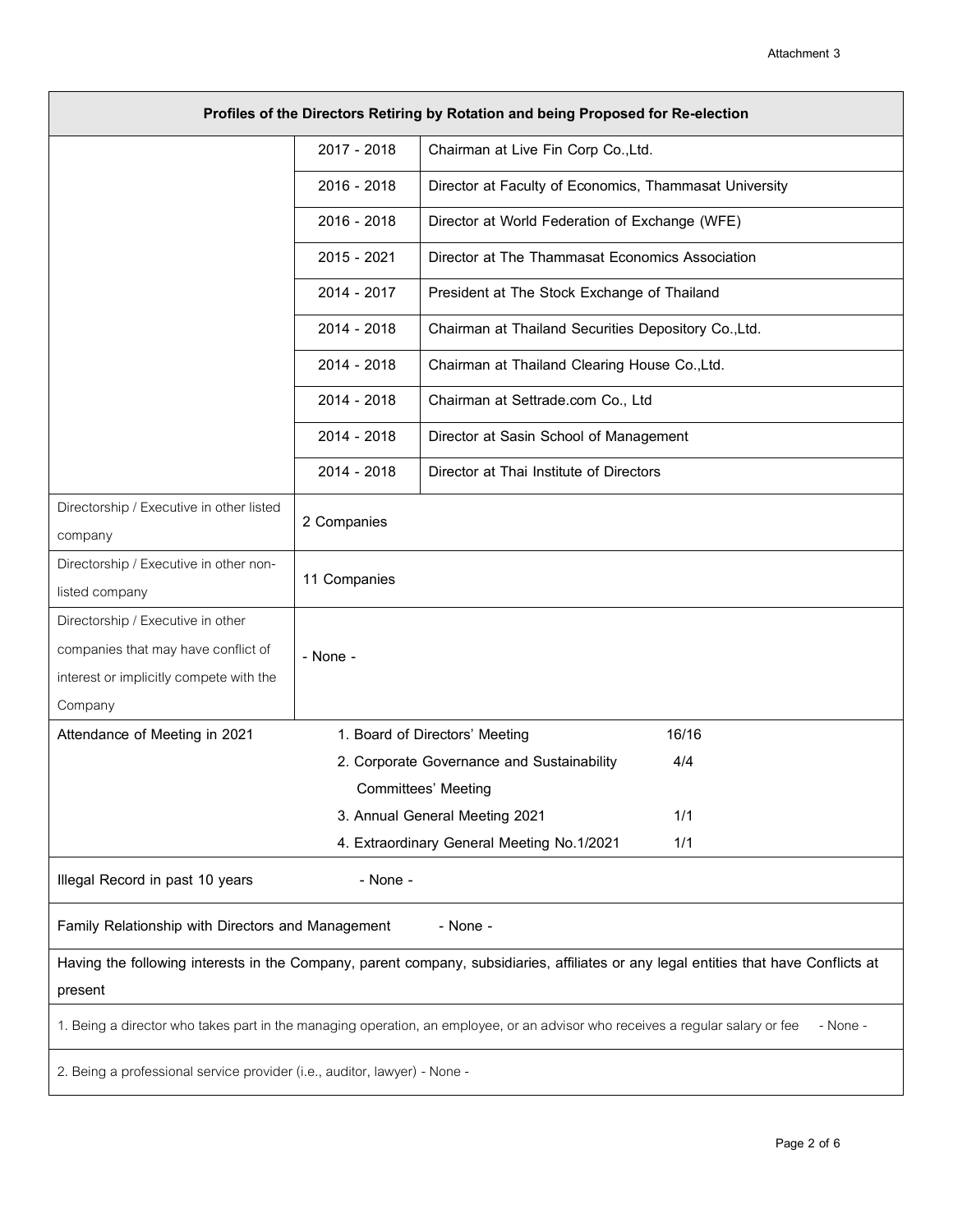## **Profiles of the Directors Retiring by Rotation and being Proposed for Re-election**

3. Having the significant business relations that affect the ability to perform independently - None-

Remarks: <sup>1</sup>Direct and indirect shareholding, including shares held by spouse and minor child of the person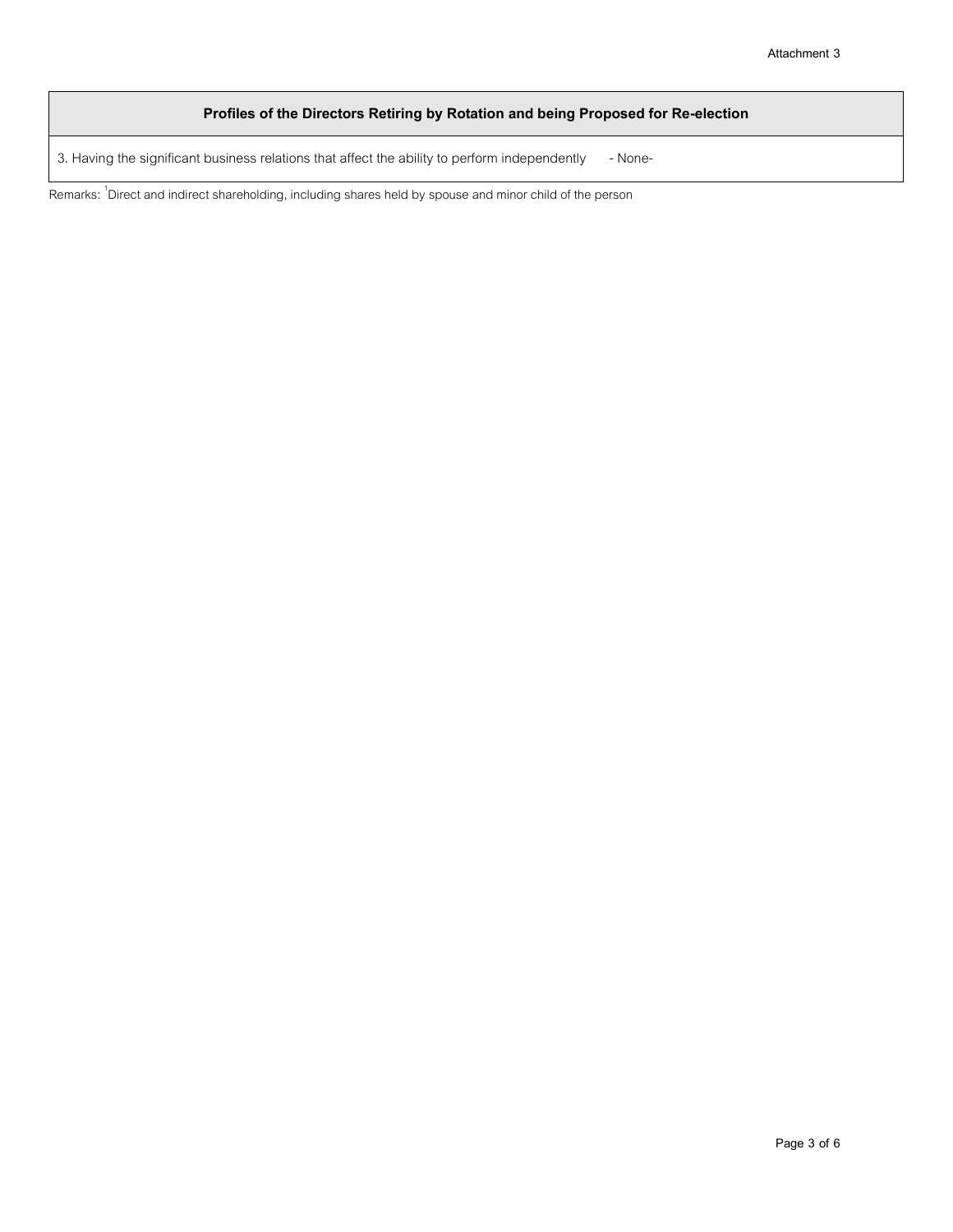| Profiles of the Directors Retiring by Rotation and being Proposed for Re-election |                                                                 |                                                                                       |  |  |
|-----------------------------------------------------------------------------------|-----------------------------------------------------------------|---------------------------------------------------------------------------------------|--|--|
| Name-Surname                                                                      | Mr. Yeo Kok Tong                                                |                                                                                       |  |  |
| Age                                                                               | 65 Years                                                        |                                                                                       |  |  |
| <b>Present Position</b>                                                           |                                                                 | Independent Director / Chairman of the Audit Committee /                              |  |  |
|                                                                                   | Member of the Nomination and Remuneration Committee             |                                                                                       |  |  |
| Starting Date of Directorship                                                     | 23 February 2018                                                |                                                                                       |  |  |
| Tenure                                                                            | 4 Years                                                         |                                                                                       |  |  |
| Type of Director proposed for                                                     |                                                                 | Independent Director / Chairman of the Audit Committee / Member of the Nomination and |  |  |
| election                                                                          | <b>Remuneration Committee</b>                                   |                                                                                       |  |  |
| Percentage Shareholding <sup>1</sup>                                              |                                                                 | 235,000 Shares                                                                        |  |  |
| Education                                                                         | Bachelor Degree of Marketing, Singapore Institute of Management |                                                                                       |  |  |
| Governance Training of IOD                                                        | 1. Director Certification Program (DCP) 284/2019                |                                                                                       |  |  |
|                                                                                   | 2. Director Accreditation Program (DAP) 115/2015                |                                                                                       |  |  |
|                                                                                   | 2017 - Present                                                  | Independent Director / Chairman of the Audit Committee / Member of the                |  |  |
| <b>Working Experience</b>                                                         |                                                                 | Nomination and Remuneration Committee at NR Instant Produce PCL                       |  |  |
|                                                                                   | 2022 - Present                                                  | Non-Executive Chairman at Origgin Ventures Pte Ltd. (Singapore)                       |  |  |
|                                                                                   | 2021 - Present                                                  | Director at Archisen Pte Ltd. (Singapore)                                             |  |  |
|                                                                                   | $2017 - 2020$                                                   | Director at Bangkok Ranch PCL                                                         |  |  |
|                                                                                   | $2017 - 2020$                                                   | Director at Golden Maple (Singapore)                                                  |  |  |
|                                                                                   | $2014 - 2021$                                                   | Director at NEO Group Ltd (Singapore)                                                 |  |  |
| Directorship / Executive in other                                                 | - None -                                                        |                                                                                       |  |  |
| listed company                                                                    |                                                                 |                                                                                       |  |  |
| Directorship / Executive in other                                                 | 13 Companies                                                    |                                                                                       |  |  |
| non-listed company                                                                |                                                                 |                                                                                       |  |  |
| Directorship / Executive in other                                                 |                                                                 |                                                                                       |  |  |
| companies that may have conflict of                                               | - None -                                                        |                                                                                       |  |  |
| interest or implicitly compete with                                               |                                                                 |                                                                                       |  |  |
| the Company                                                                       |                                                                 |                                                                                       |  |  |
| Attendance of Meeting in 2021                                                     |                                                                 | 16/16<br>1. Board of Directors' Meeting                                               |  |  |
| 7/7<br>2. Audit Committee's Meeting                                               |                                                                 |                                                                                       |  |  |
| 3. Nomination and Remuneration Committee's Meeting<br>7/7                         |                                                                 |                                                                                       |  |  |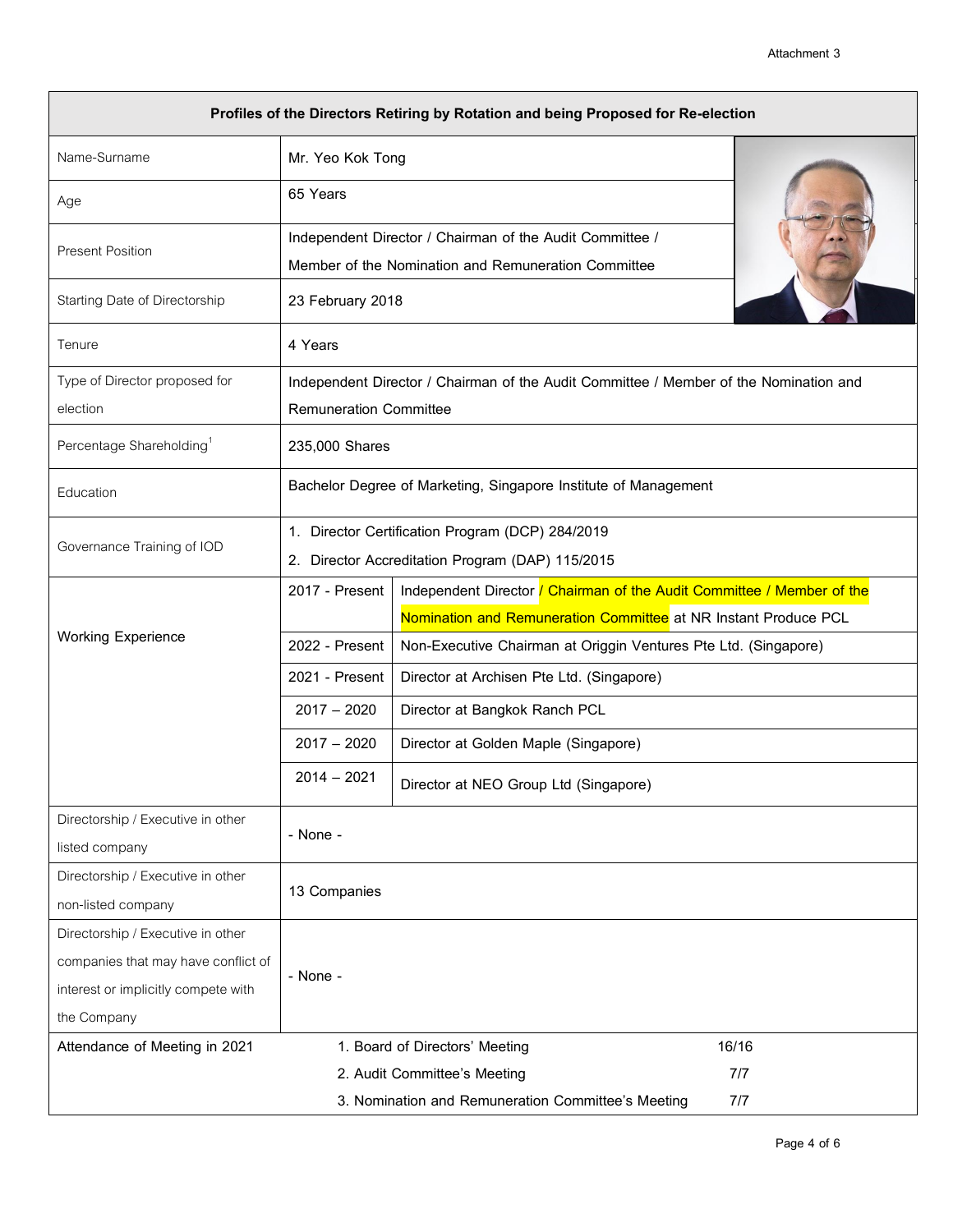| Profiles of the Directors Retiring by Rotation and being Proposed for Re-election                                                         |                                                                                            |  |  |
|-------------------------------------------------------------------------------------------------------------------------------------------|--------------------------------------------------------------------------------------------|--|--|
|                                                                                                                                           | 1/1<br>4. Annual General Meeting 2021<br>5. Extraordinary General Meeting No.1/2021<br>1/1 |  |  |
|                                                                                                                                           |                                                                                            |  |  |
| Illegal Record in past 10 years                                                                                                           | - None -                                                                                   |  |  |
| - None -<br>Family Relationship with Directors and Management                                                                             |                                                                                            |  |  |
| Having the following interests in the Company, parent company, subsidiaries, affiliates or any legal entities that have Conflicts at      |                                                                                            |  |  |
| present                                                                                                                                   |                                                                                            |  |  |
| 1. Being a director who takes part in the managing operation, an employee, or an advisor who receives a regular salary or fee<br>- None - |                                                                                            |  |  |
| 2. Being a professional service provider (i.e., auditor, lawyer) - None -                                                                 |                                                                                            |  |  |
| 3. Having the significant business relations that affect the ability to perform independently<br>- None-                                  |                                                                                            |  |  |

Remarks: <sup>1</sup>Direct and indirect shareholding, including shares held by spouse and minor child of the person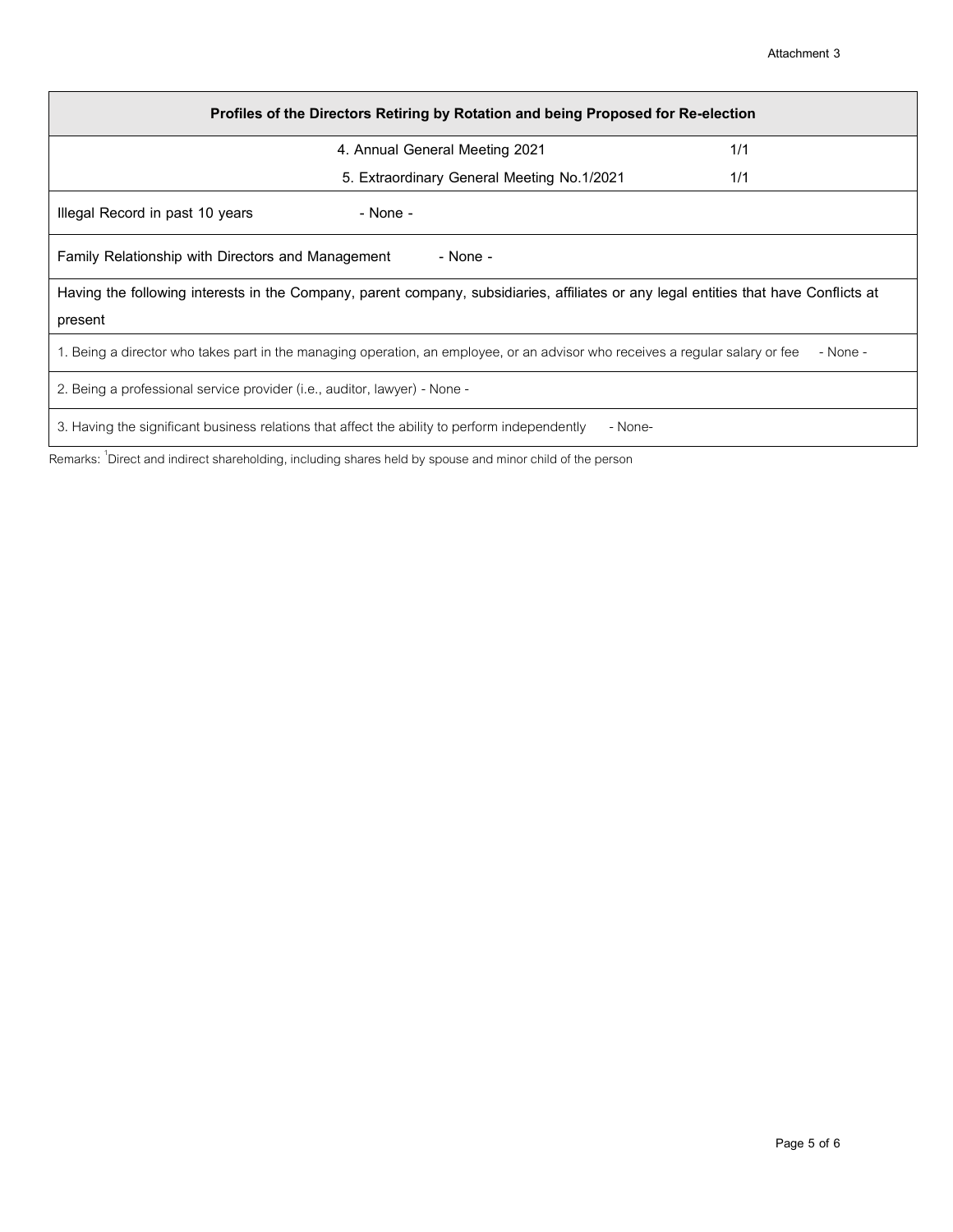| Profiles of the Directors Retiring by Rotation and being Proposed for Re-election |                                                                                         |                                                                          |  |
|-----------------------------------------------------------------------------------|-----------------------------------------------------------------------------------------|--------------------------------------------------------------------------|--|
| Name-Surname                                                                      | Mr. Dan Pathomvanich                                                                    |                                                                          |  |
| Age                                                                               | 47 Years                                                                                |                                                                          |  |
|                                                                                   | Director / Member of the Risk Management Committee /                                    |                                                                          |  |
| <b>Present Position</b>                                                           | Member of the Investment Committee / Member of Corporate                                |                                                                          |  |
|                                                                                   | Governance and Sustainability Committee / Chairman of Executive                         |                                                                          |  |
|                                                                                   | Committee                                                                               |                                                                          |  |
| Starting Date of Directorship                                                     | 22 September 2017                                                                       |                                                                          |  |
| Tenure                                                                            | 4 Years                                                                                 |                                                                          |  |
| Type of Director proposed for                                                     | Director / Member of the Risk Management Committee / Member of the Investment Committee |                                                                          |  |
| election                                                                          | / Member of Corporate Governance and Sustainability Committee / Chairman of Executive   |                                                                          |  |
|                                                                                   | Committee                                                                               |                                                                          |  |
| Percentage Shareholding <sup>1</sup>                                              | - 104 Shares (Spouse)                                                                   |                                                                          |  |
|                                                                                   | 1. Senior Executive Leadership Program, Stanford University                             |                                                                          |  |
| Education                                                                         | 2. Master of Arts, International Finance and Economics, Chulalongkorn University        |                                                                          |  |
|                                                                                   | 3. Bachelor of Science, Finance, Thammasat University                                   |                                                                          |  |
|                                                                                   | 1. Ethical Leadership Program (ELP) 19/2020                                             |                                                                          |  |
| Governance Training of IOD                                                        | 2. Anti-Corruption the Practical Guide (ACPG) 26/2016                                   |                                                                          |  |
|                                                                                   | 3. Diploma Director Certification Program (Exam) 47/2016                                |                                                                          |  |
|                                                                                   | 4. Director Certification Program (DCP) 207/2015                                        |                                                                          |  |
|                                                                                   | 2017 - Present                                                                          | Director / Member of the Risk Management Committee / Member of the       |  |
| <b>Working Experience</b>                                                         |                                                                                         | Investment Committee / Member of Corporate Governance and                |  |
|                                                                                   |                                                                                         | Sustainability Committee / Chairman of Executive Committee at NR Instant |  |
|                                                                                   |                                                                                         | Produce PCL                                                              |  |
|                                                                                   | 2022 - Present                                                                          | Director at PBB Holdings Ltd.                                            |  |
|                                                                                   | 2021 - Present                                                                          | Director at Nutra Regenerative Protein Co., Ltd.                         |  |
|                                                                                   | 2021 - Present                                                                          | Director at Super Plants Ltd.                                            |  |
|                                                                                   | 2021 - Present                                                                          | Director at Regeneration Capital Co., Ltd.                               |  |
|                                                                                   | 2020 - Present                                                                          | Director at City Food Co., Ltd.                                          |  |
|                                                                                   | 2020 - Present                                                                          | Director at Root The Future Ltd.                                         |  |
|                                                                                   | 2018 - Present                                                                          | Director at Nove Foods Co., Ltd.                                         |  |